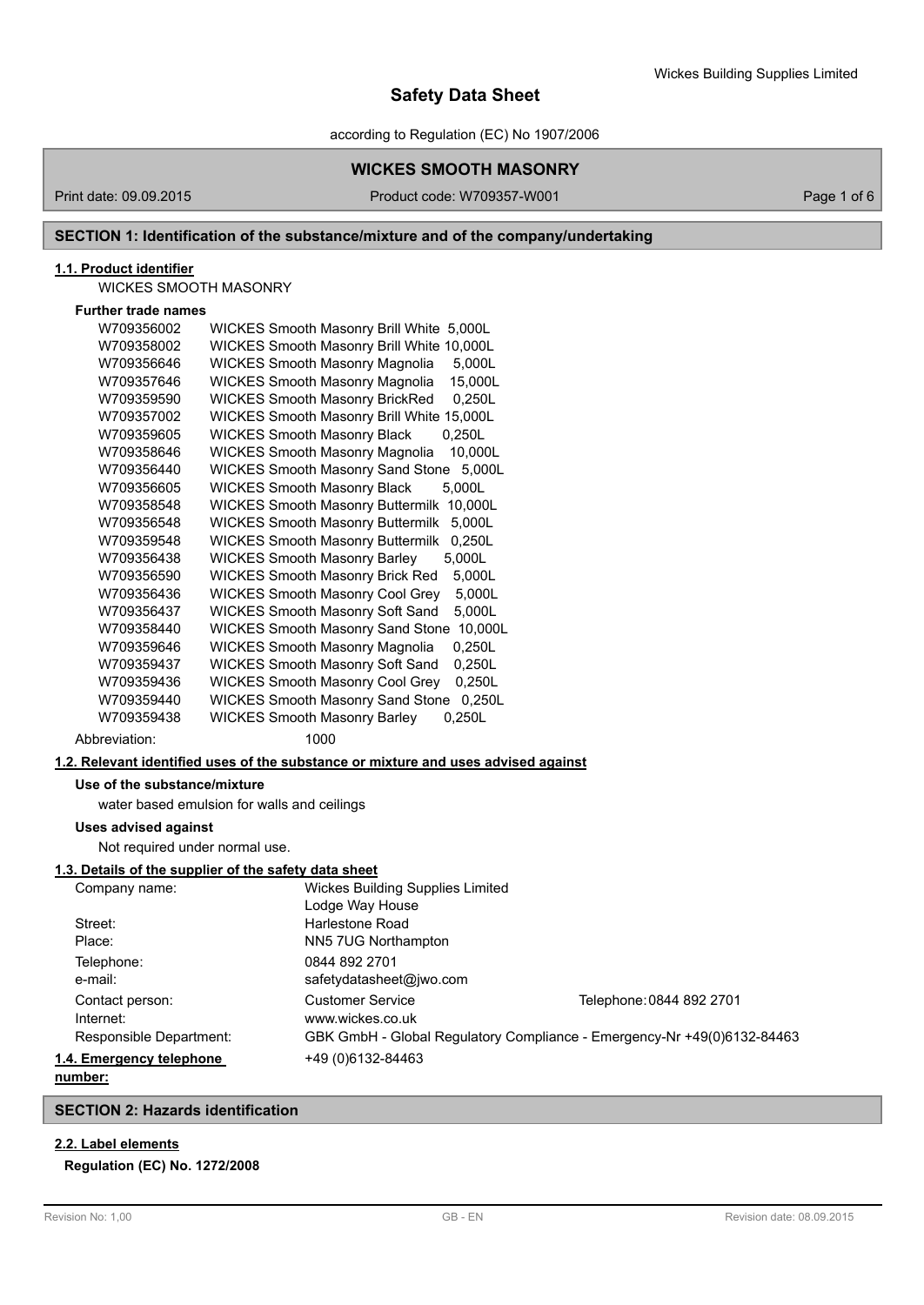according to Regulation (EC) No 1907/2006

## **WICKES SMOOTH MASONRY**

Print date: 09.09.2015 Product code: W709357-W001 Product code: W709357-W001

## **Special labelling of certain mixtures**

EUH208 Contains benz/methyl/chlormethyl-isothiazolon. May produce an allergic reaction.

### **Additional advice on labelling**

The product does not require a hazard warning label in accordance with EC directives/German regulations on dangerous substances.

### **2.3. Other hazards**

For allergy sufferers, see details in section 11

## **SECTION 3: Composition/information on ingredients**

### **3.2. Mixtures**

## **Chemical characterization**

water based emulsion for walls and ceilings

## **SECTION 4: First aid measures**

## **4.1. Description of first aid measures**

### **General information**

Remove contaminated soaked clothing immediately. If you feel unwell, seek medical advice.

## **After inhalation**

Move to fresh air in case of accidental inhalation of vapours. In the event of symptoms refer for medical treatment.

## **After contact with skin**

Wash off immediately with soap and plenty of water. Consult a doctor if skin irritation persists.

### **After contact with eyes**

Rinse immediately with plenty of water, also under the eyelids, for at least 15 minutes. If eye irritation persists, consult a specialist.

### **After ingestion**

Drink plenty of water. If you feel unwell, seek medical advice.

## **SECTION 5: Firefighting measures**

### **5.1. Extinguishing media**

### **Suitable extinguishing media**

Product itself does not burn. Fire-extinguishing activities according to surrounding.

## **5.2. Special hazards arising from the substance or mixture**

Carbon monoxide and carbon dioxide.

### **5.3. Advice for firefighters**

Use breathing apparatus with independent air supply.

#### **Additional information**

Cool containers at risk with water spray jet.

## **SECTION 6: Accidental release measures**

## **6.1. Personal precautions, protective equipment and emergency procedures**

In case of vapour formation use respirator. Avoid contact with skin, eyes and clothing. Ensure adequate ventilation.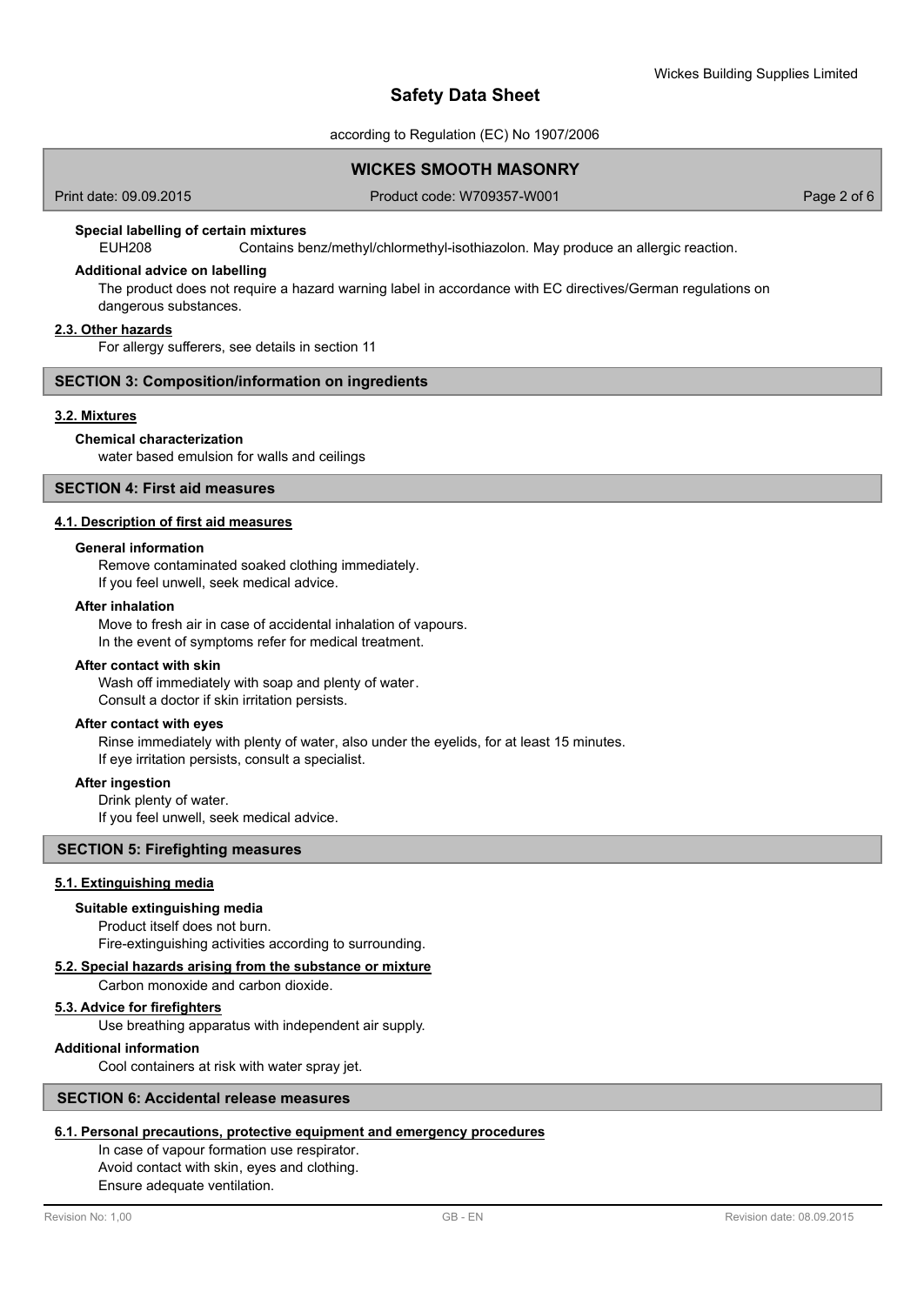according to Regulation (EC) No 1907/2006

## **WICKES SMOOTH MASONRY**

Print date: 09.09.2015 Product code: W709357-W001 Product code: W709357-W001

### **6.2. Environmental precautions**

Do not discharge into the drains/surface waters/groundwater.

#### **6.3. Methods and material for containment and cleaning up**

Soak up with inert absorbent material (e.g. sand, silica gel, acid binder, universal binder). Shovel into suitable container for disposal.

## **SECTION 7: Handling and storage**

### **7.1. Precautions for safe handling**

#### **Advice on safe handling**

Keep container tightly closed. Avoid contact with eyes and skin. Use only in thoroughly ventilated areas.

### No special protective measures against fire required. **Advice on protection against fire and explosion**

## **7.2. Conditions for safe storage, including any incompatibilities**

# **Requirements for storage rooms and vessels**

Keep container tightly closed in a dry, cool and well-ventilated place.

## **Further information on storage conditions**

Keep away from food, drink and animal feeding stuffs.

## **SECTION 8: Exposure controls/personal protection**

## **8.1. Control parameters**

## **8.2. Exposure controls**

## **Appropriate engineering controls**

Ensure adequate ventilation, especially in confined areas.

### **Protective and hygiene measures**

Avoid contact with eyes and skin. Wash hands before breaks and immediately after handling the product . When using, do not eat, drink or smoke. Take off immediately all contaminated clothing.

### **Eye/face protection**

Safety goggles with side protection.

### **Hand protection**

Glove material specification [make/type, thickness, permeation time/life, wetting resistance]: Butyl latex, 0,7 mm, 480 min., 60 min., i.e. protective glove made by www.kcl.de.

@0803021005..

This recommendation refers exclusively to the chemical compatibility and the lab test conforming to EN 374 carried out under lab conditions.

## **Respiratory protection**

No personal respiratory protective equipment normally required.

### **SECTION 9: Physical and chemical properties**

### **9.1. Information on basic physical and chemical properties**

| Physical state: | Highly viscous  |
|-----------------|-----------------|
| Colour:         | Various / white |
| Odour:          | Characteristic  |

**Test method**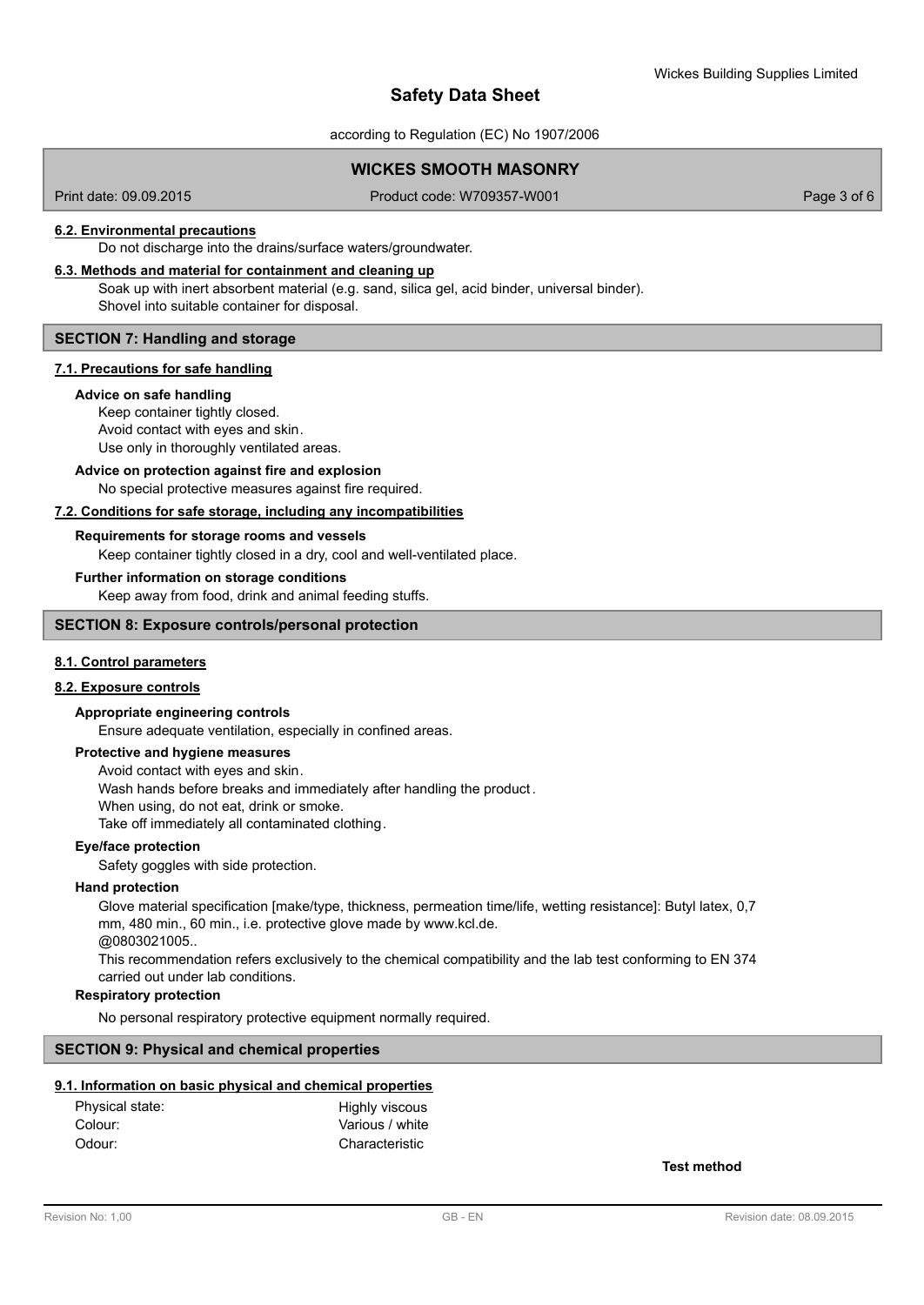according to Regulation (EC) No 1907/2006

| <b>WICKES SMOOTH MASONRY</b>             |                                                     |             |  |  |
|------------------------------------------|-----------------------------------------------------|-------------|--|--|
| Print date: 09.09.2015                   | Product code: W709357-W001                          | Page 4 of 6 |  |  |
| pH-Value:                                | $8 - 9$                                             |             |  |  |
| Changes in the physical state            |                                                     |             |  |  |
| Melting point:                           | $(n.a. = not applicable; n.d. = not$<br>determined) |             |  |  |
| Initial boiling point and boiling range: | $(n.a. = not applicable; n.d. = not$<br>determined) |             |  |  |
| Sublimation point:                       | $(n.a. = not applicable; n.d. = not$<br>determined) |             |  |  |
| Softening point:                         | $(n.a. = not applicable; n.d. = not$<br>determined) |             |  |  |
| Pour point:                              | $(n.a. = not applicable; n.d. = not$<br>determined) |             |  |  |
| Flash point:                             | Not applicable.                                     |             |  |  |
| Flammability                             |                                                     |             |  |  |
| Solid:                                   | $(n.a. = not applicable; n.d. = not determined)$    |             |  |  |
| Gas:                                     | $(n.a. = not applicable; n.d. = not determined)$    |             |  |  |
| Lower explosion limits:                  | $(n.a. = not applicable; n.d. = not$<br>determined) |             |  |  |
| <b>Auto-ignition temperature</b>         |                                                     |             |  |  |
| Solid:                                   | $(n.a. = not applicable; n.d. = not$<br>determined) |             |  |  |
| Gas:                                     | $(n.a. = not applicable; n.d. = not$<br>determined) |             |  |  |
| Vapour pressure:<br>(at 20 $^{\circ}$ C) | ca. 23 hPa                                          |             |  |  |
| Vapour pressure:                         | $(n.a. = not applicable; n.d. = not$<br>determined) |             |  |  |
| Density (at 20 °C):                      | 1,25-1,31 g/cm <sup>3</sup>                         |             |  |  |
| Bulk density:                            | $(n.a. = not applicable; n.d. = not$<br>determined) |             |  |  |
| Water solubility:                        | Completely miscible                                 |             |  |  |
| Viscosity / dynamic:<br>(at 20 $°C$ )    | 50000-140000 mPa·s                                  |             |  |  |
| Viscosity / kinematic:                   | $(n.a. = not applicable; n.d. = not$<br>determined) |             |  |  |
| Flow time:                               | $(n.a. = not applicable; n.d. = not$<br>determined) |             |  |  |
| Vapour density:                          | $(n.a. = not applicable; n.d. = not$<br>determined) |             |  |  |
| Evaporation rate:                        | $(n.a. = not applicable; n.d. = not$<br>determined) |             |  |  |
| Solvent separation test:                 | $(n.a. = not applicable; n.d. = not$<br>determined) |             |  |  |
|                                          |                                                     |             |  |  |

## **9.2. Other information**

## **SECTION 10: Stability and reactivity**

## **10.1. Reactivity**

(n.a. = not applicable; n.d. = not determined)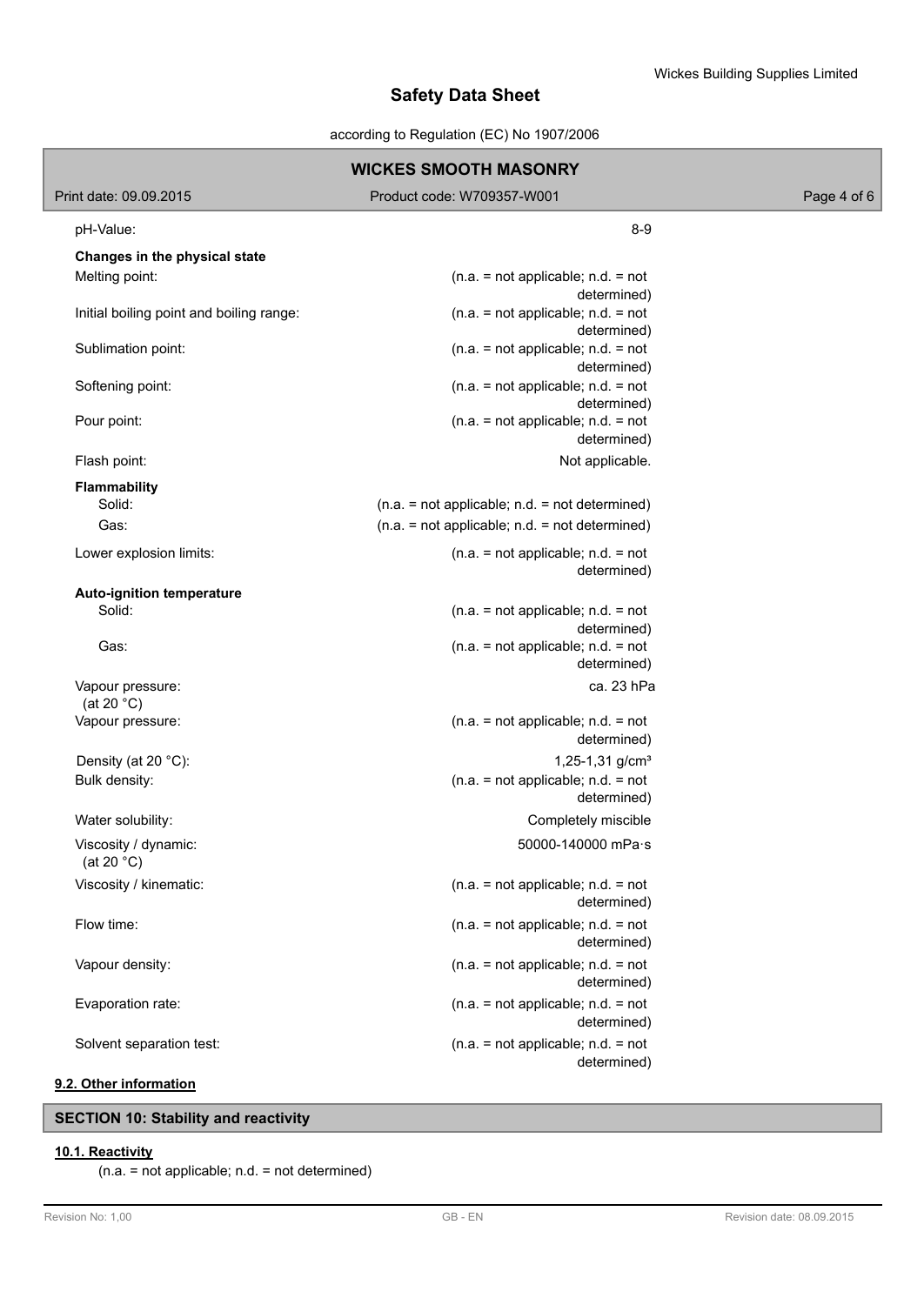according to Regulation (EC) No 1907/2006

## **WICKES SMOOTH MASONRY**

Print date: 09.09.2015 Product code: W709357-W001 Product code: W709357-W001

## **10.2. Chemical stability**

 $(n.a. = not applicable; n.d. = not determined)$ 

## **10.3. Possibility of hazardous reactions**

(n.a. = not applicable; n.d. = not determined)

## **10.4. Conditions to avoid**

To avoid thermal decomposition, do not overheat.

## **10.5. Incompatible materials**

 $(n.a. = not applicable; n.d. = not determined)$ 

#### **10.6. Hazardous decomposition products**

Carbon monoxide and carbon dioxide.

## **Further information**

No decomposition if stored and applied as directed.

## **SECTION 11: Toxicological information**

#### **11.1. Information on toxicological effects**

#### **Acute toxicity**

Based on available data, the classification criteria are not met.

#### **Irritation and corrosivity**

Based on available data, the classification criteria are not met.

#### **Sensitising effects**

Based on available data, the classification criteria are not met.

#### **STOT-single exposure**

Based on available data, the classification criteria are not met.

#### **Severe effects after repeated or prolonged exposure**

Based on available data, the classification criteria are not met.

## **Carcinogenic/mutagenic/toxic effects for reproduction**

Based on available data, the classification criteria are not met.

## **Aspiration hazard**

Based on available data, the classification criteria are not met.

### **Specific effects in experiment on an animal**

non-sensitising

## **Practical experience**

#### **Observations relevant to classification**

If appropriately handled and if in accordance with the general hygienic rules, no damages to health have become known.

## **SECTION 12: Ecological information**

#### **Further information**

Ecological injuries are not known or expected under normal use. Do not flush into surface water or sanitary sewer system. Low hazard to waters.

## **SECTION 13: Disposal considerations**

## **13.1. Waste treatment methods**

#### **Advice on disposal**

Where possible recycling is preferred to disposal.